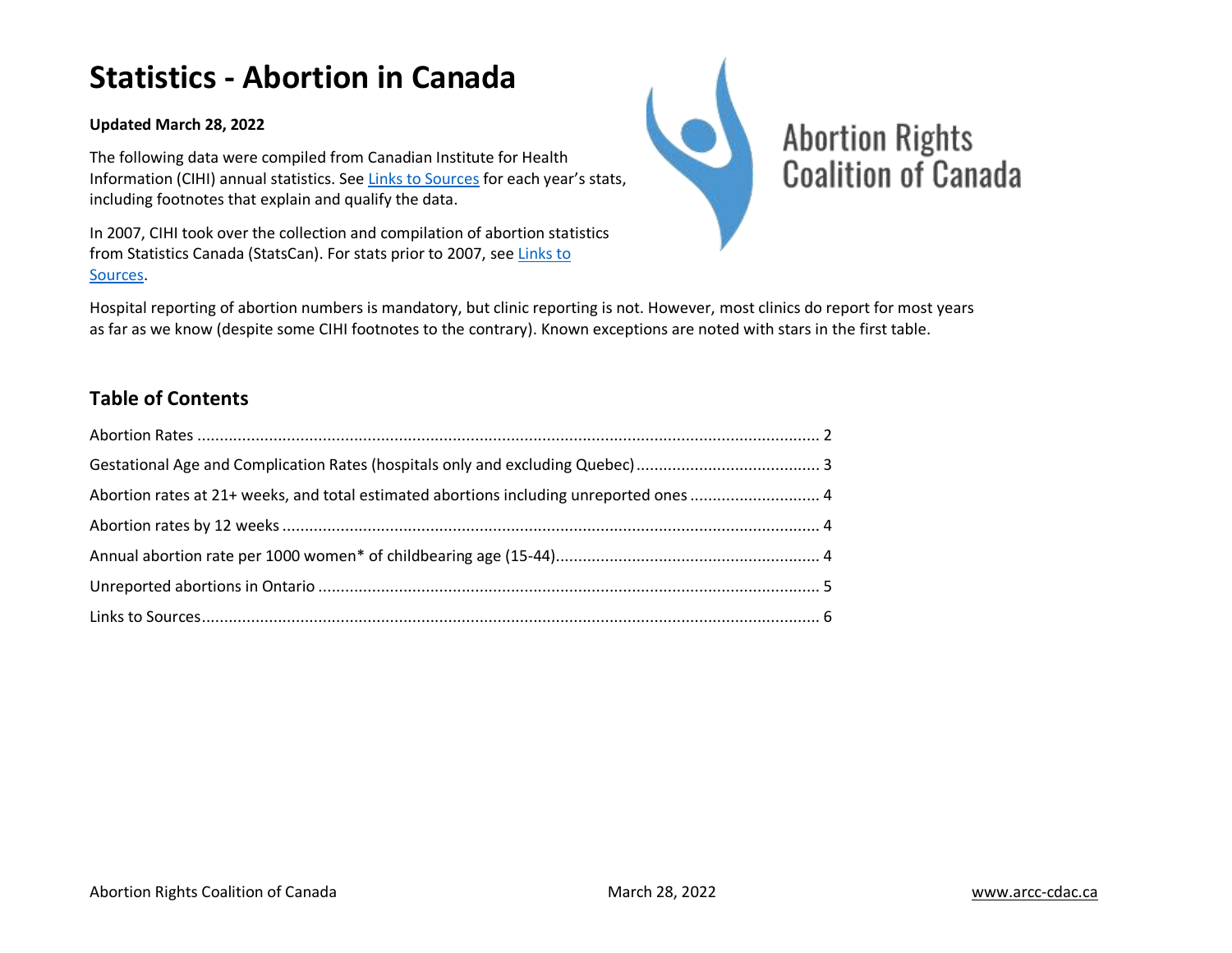#### <span id="page-1-0"></span>Abortion Rates

| <b>Description</b>            | 2007     | 2008    | 2009    | 2010     | 2011               | 2012               | 2013                  | 2014                           | 2015    | 2016   | 2017   | 2018   | 2019    | 2020   |
|-------------------------------|----------|---------|---------|----------|--------------------|--------------------|-----------------------|--------------------------------|---------|--------|--------|--------|---------|--------|
| Total**                       | 98,762   | 95,876  | 93,755  | 90,747   | 92,524<br>108,844+ | 83,708<br>100,958+ | 82,869<br>$102,446^+$ | 81,897<br>100,194 <sup>+</sup> | 100,104 | 97,764 | 94,030 | 85,195 | 83,576  | 74,155 |
| Hospital abortions            | 47,281   | 44,375  | 41,640  | 38,611   | 37,150             | 36,002             | 35,003                | 33,931                         | 23,561  | 30,799 | 29,597 | 26,498 | 24,852  | 21,809 |
| Clinic abortions              | 51,481   | 51,501  | 52,115  | 52,136   | 53,374<br>69,694†  | 47,706<br>64,946†  | 47,866<br>66,623†     | 47,966<br>66,263†              | 76,543  | 66,965 | 64,433 | 58,697 | 58,724  | 52,346 |
|                               |          |         |         |          |                    |                    |                       |                                |         |        |        |        |         |        |
| <b>By Province/Territory:</b> |          |         |         |          |                    |                    |                       |                                |         |        |        |        |         |        |
| Newfoundland/Labrador         | 850      | 904     | 956     | 1,068    | 1,026              | 1,054              | $223*$                | 1,051                          | 1,019   | 978    | 987    | 1,107  | 999     | 891    |
| <b>Prince Edward Island</b>   | $\Omega$ |         | 0       | $\Omega$ | $\Omega$           | ΩI                 | 0                     | $\Omega$                       | 0       | 0      | 147    | 205    | 234     | 252    |
| Nova Scotia                   | 2,119    | 2,126   | 2,119   | 2,125    | 2,157              | 2,119              | 2,077                 | 2,061                          | 1,924   | 1,908  | 1,791  | 1,450  | 1,268   | 1,209  |
| <b>New Brunswick</b>          | 1,082    | 1,096   | 1,104   | 1,098    | 1,056              | 1,058              | 1,036                 | 528*                           | 676*    | 827*   | 699*   | 507*   | $529*$  | 495*   |
| Quebec                        | 27,697   | 27,295  | 27,139  | 26,106   | 26,245             | 25,400             | 25,253                | 25,083                         | 24,193  | 23,393 | 22,966 | 22,093 | 23,291‡ | 21,815 |
| Ontario                       | 32,331   | 32,150  | 30,268  | 28,765   | 28,114<br>44.434†  | 27,386<br>44,636†  | 25,108<br>43,865†     | 23,746<br>42,043†              | 39,679  | 38,383 | 35,587 | 29,513 | 27,911  | 21,428 |
| Manitoba                      | 3,978    | 4,025   | 4,247   | 4,150    | 3,998              | 3,988              | 3,873                 | 4,015                          | 3,759   | 3,668  | 3,490  | 2,909  | 2,768   | 2,196  |
| Saskatchewan                  | 1,806    | 1,889   | 2,019   | 1,915    | 1,928              | 2,015              | 1,921                 | 1,960                          | 1,855   | 2,082  | 2,083  | 2,009  | 1,940   | 1,639  |
| Alberta                       | 12,590   | 13,062  | 13,150  | 13,084   | 13,372             | 13,287             | 13,376                | 13,815                         | 13,358  | 12,948 | 12,706 | 12,848 | 12,328  | 11,983 |
| <b>British Columbia</b>       | 15,770   | 12,914* | 12,461* | 12,149*  | 14,341             | $7,128*$           | $9,574*$              | 9,196*                         | 13,166  | 13,116 | 13,182 | 12,206 | 11,939  | 11,934 |
| Yukon                         | 116      | 139     | 128     | 147      | 155                | 145                | 121                   | 102                            | 116     | 116    | 98     | 86     | 60      | 82     |
| <b>Northwest Territories</b>  | 328      | 171     | 57      | 40       | 45                 | 35                 | 211                   | 255                            | 266     | 277    | 226    | 252    | 233     | 205    |
| Nunavut                       | 95       | 105     | 107     | 100      | 87                 | 93                 | 96                    | 85                             | 93      | 68     | 68     | 100    | $76*$   | 26     |

\* New Brunswick: Fredericton NB clinic did not report for these years. **2019**: Hospital data for Nunavut is incomplete. **2014/2013:** At least one BC clinic did not report. **2013**: Newfoundland clinic did not report. **2012**: At least two BC clinics did not report. **2008-10:** One BC clinic did not report.

\*\* Only 10.7% of the reported abortions done in hospitals are for medication abortions. Most abortions using Mifegymiso are not reported and are prescribed primarily by clinics and doctor's offices.

† Ontario started reporting unfunded clinic abortions for 2015, and new totals also became available for 2011 to 2014. Strikeouts in the table were the previously reported numbers. The apparent increase represents a change in reporting, not an actual increase. See page 5 for explanation on unreported Ontario abortions.

‡ The methodology for Quebec was revised in 2019 to include fee codes for medical abortions, resulting in an increase in reported abortion volumes for both hospitals and clinics.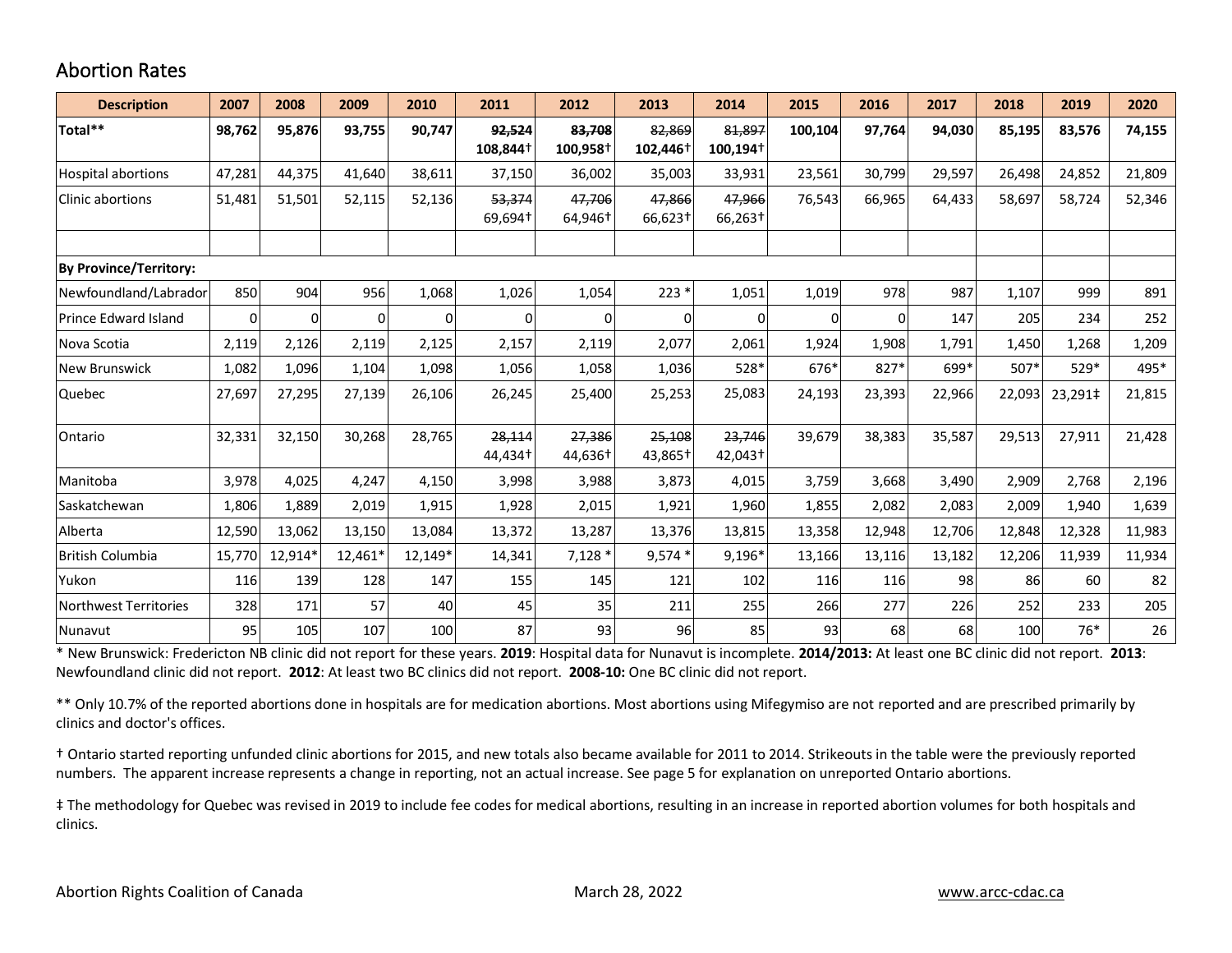| <b>Description</b>                                                                                                  | 2007   | 2008   | 2009   | 2010   | 2011   | 2012   | 2013   | 2014   | 2015   | 2016   | 2017   | 2018   | 2019   | 2020   |
|---------------------------------------------------------------------------------------------------------------------|--------|--------|--------|--------|--------|--------|--------|--------|--------|--------|--------|--------|--------|--------|
| <b>Gestational age: (Hospitals only, and excluding Quebec)</b><br>See Links to Sources for some data prior to 2007. |        |        |        |        |        |        |        |        |        |        |        |        |        |        |
| 8 weeks or less                                                                                                     | 9,976  | 9,338  | 8,366  | 8,300  | 7,974  | 7,563  | 7,390  | 7,214  | 7,330  | 7,366  | 6,724  | 6,649  | 5,503  | 4,725  |
| $9 - 12$ weeks                                                                                                      | 13,399 | 12,685 | 11,860 | 11,191 | 10,799 | 10,798 | 10,186 | 9,652  | 8,701  | 8,241  | 7,861  | 5,975  | 5,102  | 4,002  |
| 13-16 weeks                                                                                                         | 2,442  | 2,062  | 1,957  | 1,794  | 1,853  | 1,767  | 1,740  | 1,705  | 1,585  | 1,657  | 1,653  | 1,560  | 1,591  | 1,278  |
| $17 - 20$ weeks                                                                                                     | 1,023  | 1,019  | 951    | 846    | 823    | 839    | 822    | 853    | 836    | 846    | 906    | 783    | 816    | 749    |
| 21+ weeks                                                                                                           | 549    | 558    | 552    | 537    | 549    | 563    | 564    | 605    | 587    | 616    | 706    | 659    | 703    | 652    |
| Unknown                                                                                                             | 5,641  | 5,533  | 5,128  | 4,908  | 4,577  | 4,542  | 4,741  | 4,710  | 4,522  | 4,192  | 4,237  | 3,818  | 3,706  | 3,409  |
| Total                                                                                                               | 33,030 | 31,195 | 28,814 | 27,576 | 26,575 | 26.072 | 25,443 | 24.739 | 23,561 | 22,918 | 22,087 | 19,444 | 17.421 | 14,815 |
|                                                                                                                     |        |        |        |        |        |        |        |        |        |        |        |        |        |        |
| <b>Complication rate: (Hospitals only, and excluding Quebec)</b>                                                    |        |        |        |        |        |        |        |        |        |        |        |        |        |        |
| None                                                                                                                | 32,136 | 30,473 | 28,161 | 26,927 | 25,980 | 25,462 | 24,878 | 24,175 | 23,060 | 22,471 | 21,645 | 19,019 | 16,998 | 14,436 |
| Hemorrhage                                                                                                          | 343    | 261    | 227    | 231    | 221    | 264    | 231    | 236    | 174    | 176    | 154    | 156    | 159    | 167    |
| Infection                                                                                                           | 130    | 115    | 101    | 107    | 109    | 72     | 76     | 64     | 70     | 53     | 60     | 50     | 55     | 42     |
| Retained<br>products of<br>conception                                                                               | 124    | 121    | 101    | 89     | 97     | 109    | 102    | 108    | 112    | 89     | 72     | 81     | 72     | 62     |
| Combination                                                                                                         | 82     | 85     | 91     | 82     | 69     | 61     | 73     | 67     | 60     | 51     | 47     | 43     | 43     | 29     |
| Other                                                                                                               | 215    | 140    | 133    | 140    | 99     | 104    | 83     | 89     | 85     | 78     | 109    | 95     | 94     | 79     |
| Total                                                                                                               | 33,030 | 31,195 | 28,814 | 27,576 | 26,575 | 26,072 | 25,443 | 24,739 | 23,561 | 22,918 | 22,087 | 19,444 | 17,421 | 14,815 |

## <span id="page-2-0"></span>Gestational Age and Complication Rates (hospitals only and excluding Quebec)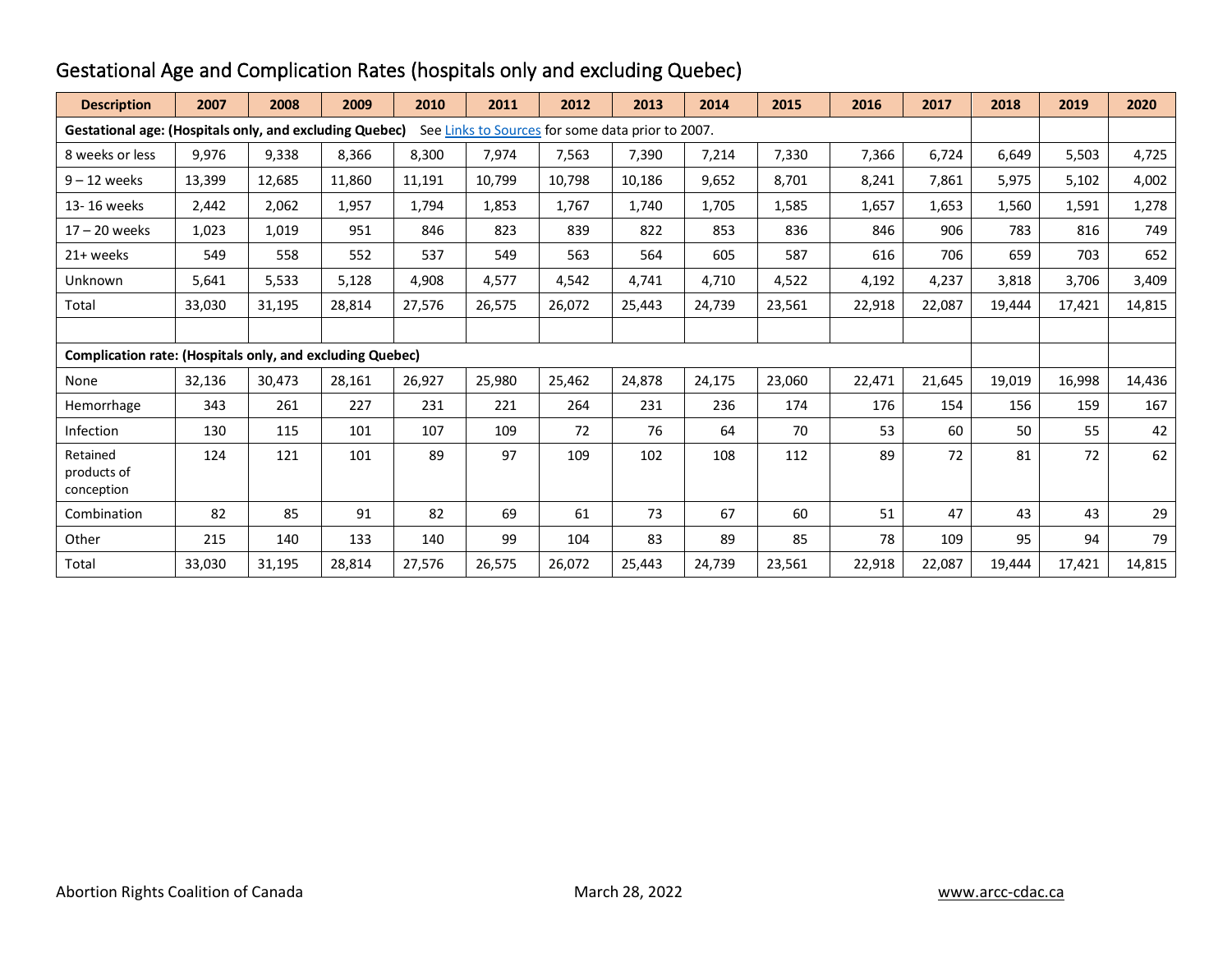## <span id="page-3-0"></span>Abortion rates at 21+ weeks, and total estimated abortions including unreported ones

Abortion clinics that are not affiliated with a hospital do not perform abortions past 21 weeks (often stated as 23 weeks from last menstrual period, "LMP"). About one-third of reporting hospitals don't report details on gestational ages, presumably all in Quebec, but we can assume that the proportion of 21+ week abortions are similar for that one-third. Therefore, taking into account the total estimated numbers of abortions for 2020: **74,605\***– the estimated percentage of abortions at 21+ weeks including Quebec is **1.29 percent** (652 + 308 for Quebec = **960** abortions at 21+ weeks).

\* Adding in estimated missing 2020 numbers from New Brunswick: **350** (based on past numbers and now decreasing numbers); and adding in a rough estimate of 100 people a year travelling to the U.S. for an abortion at 21+ weeks. (This estimate is based on about 25 people [a year from Ontario](https://globalnews.ca/news/4354376/donald-trump-abortion-rights-canada-access/) who are funded to go down to the U.S., adding in estimated numbers for people across Canada, whether funded privately or by government.)

## <span id="page-3-1"></span>Abortion rates by 12 weeks

Only hospitals report abortion numbers by gestational limits. The 2020 CIHI data show that 18.1% of hospital abortions are done after 12 weeks. For clinics however, some do not go past 16 weeks, while less than a third go as far as 20 or 22 weeks. [\(View statistics here\)](https://www.arcc-cdac.ca/wp-content/uploads/2020/08/list-abortion-clinics-canada.pdf). Our estimated calculation for 2020 is as follows:

- **2,679** Number of hospital abortions after 12 weeks, excluding Quebec (18.1%)
- **1,266** Estimated number of hospital abortions after 12 weeks in Quebec (using 18.1% estimate)
- **617** Estimate of number of hospital abortions after 12 weeks in CIHI's "Unknown" category (using 18.1% estimate)
- **5,235** Number of clinic abortions after 12 weeks, based on a **liberal** estimate that 10% of all clinic abortions (52,346) occur after 12 weeks.
- **9,797** Total estimated abortions done after 12 weeks.

Therefore, based on the total number of 74,155 reported abortions, an estimated **86.8%** are done by 12 weeks.

## <span id="page-3-2"></span>Annual abortion rate per 1000 women\* of childbearing age (15-44)

CIHI does not publish the annual abortion rate per 1000 women\* of childbearing age, even though this is a standard measurement used throughout the world. We have calculated it as follows:

- **7,372,063** Canada's population of women in the age group 15-44, from CANSIM, 2021: <https://www150.statcan.gc.ca/t1/tbl1/en/tv.action?pid=1710000501>
- **10.1 / 1000** Annual abortion rate per 1000 women aged 15-44, based on official CIHI data for 2020: **74,155**

\* CIHI uses gendered language, but this population would include all people capable of pregnancy aged 15-44.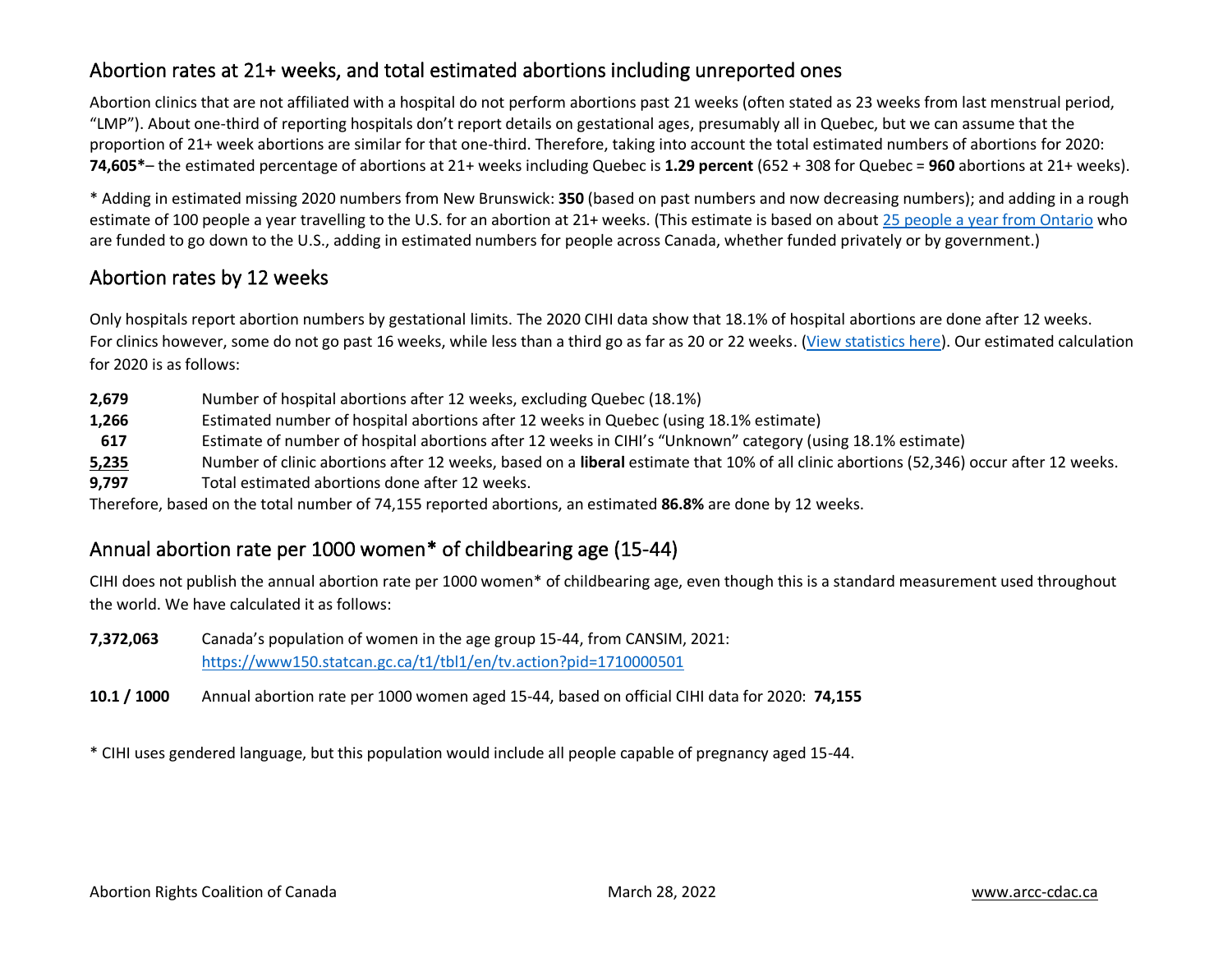#### <span id="page-4-0"></span>Unreported abortions in Ontario

- In 2015, CIHI finally started reporting the unreported abortions from Ontario, going back to 2011. See Note and Table below.
- **Previous data**: In 2010 in Ontario, 18,402 abortions were done by non-funded clinics and doctor's offices and not reported to CIHI (as FOI'd by an [anti-choice activist\)](http://run-with-life.blogspot.ca/2013/01/the-hidden-cost-of-abortion-in-ontario.html). In 2014, there were 21,725 unreported abortions in Ontario [\(anti-choice source\)](https://run-with-life.blogspot.ca/2017/02/guess-how-many-abortions-were-done-in.html). This ongoing phenomenon began in the 1990s, but these abortions had never been counted by StatsCan or CIHI until now. They are all (or virtually all) first trimester abortions. Some other provinces also have small numbers (not statistically significant) of unreported abortions occurring in doctors' offices. These abortions are billed by the individual doctors to provincial Medicare, so provincial records exist for them but they are not shared with CIHI.
- **Why did Ontario have so many unreported abortions?** The large majority of unreported abortions occur in Ontario because the NDP Bob Rae government only funded the five Toronto clinics that existed around 1990, as well as the Ottawa Morgentaler Clinic. (The remaining three include Toronto Morgentaler Clinic, Cabbagetown Women's Clinic, and Choice in Health Clinic.) They were funded as "Independent Health Facilities," a Liberal program that was completed by Rae's NDP government. Since then, several more abortion clinics have opened, but as they fell outside the IHF program, they weren't funded. These non-funded clinics include the Bloor West Village Womens Clinic, Brampton Women's Clinic, Mississauga Women's Clinic, and Women's Care Clinic in Toronto. However, patients pay only the costs that are apart from the doctor's fee, which is paid by OHIP.
- But the Ontario clinics **should be fully funded** by the Ontario Ministry of Health. The [1995 clarification](https://www.arcc-cdac.ca/wp-content/uploads/2020/07/HC-letter-Jan1995.pdf) (original version) to the *Canada Health Act* by Health Canada [\(Annex B of most recent annual report\)](https://www.canada.ca/en/health-canada/services/health-care-system/reports-publications/canada-health-act-annual-reports.html) instructed all provincial/territorial Health Ministers to fully fund any private clinic doing medically required procedures, and that user fees charged directly to the patient were illegal. The Progressive Conservative government under Mike Harris did not abide by these requirements, and Ontario has been violating the *Canada Health Act* ever since.

#### **Note and table from [CIHI 2015 report, Table 1:](https://www.cihi.ca/sites/default/files/document/induced-abortion-can-2015-en-web.xlsx)**

"To improve the accuracy of Ontario's reported abortion volumes, the methodology has been updated. Total volumes were derived by using the total abortion volumes reported to the National Physician Database (NPDB) at CIHI and adding both hospital-based abortions for non-Ontario residents and hospital-based medical-method-only abortions for Ontario residents (as reported to the Discharge Abstract Database and the National Ambulatory Care Reporting System). For Ontario, volumes reported in the column Number of induced abortions reported by clinics include services from nonhospital settings. Volumes for non-hospital settings (clinics/surgical facilities/physician offices) were estimated using the total abortion volumes as described above and subtracting hospital-based abortions. This methodology results in induced abortions occurring in physician offices and in clinics being included in non-hospital settings volumes. This estimation approach for non-hospital volumes was required because information on the location where the service is rendered (e.g., clinic, hospital, physician's office) may not be included in the NPDB data."

|      | Number of induced   Number of induced<br>abortions reported | abortions reported |                      | Canada  |
|------|-------------------------------------------------------------|--------------------|----------------------|---------|
| Year | by Ontario hospitals by clinics in Ontario                  |                    | <b>Ontario total</b> | total   |
| 2011 | 12.483                                                      | 31,951             | 44.434               | 108,844 |
| 2012 | 12,137                                                      | 32.499             | 44.636               | 100,958 |
| 2013 | 11.408                                                      | 32.457             | 43.865               | 102,446 |
| 2014 | 10.977                                                      | 31,066             | 42.043               | 100,194 |